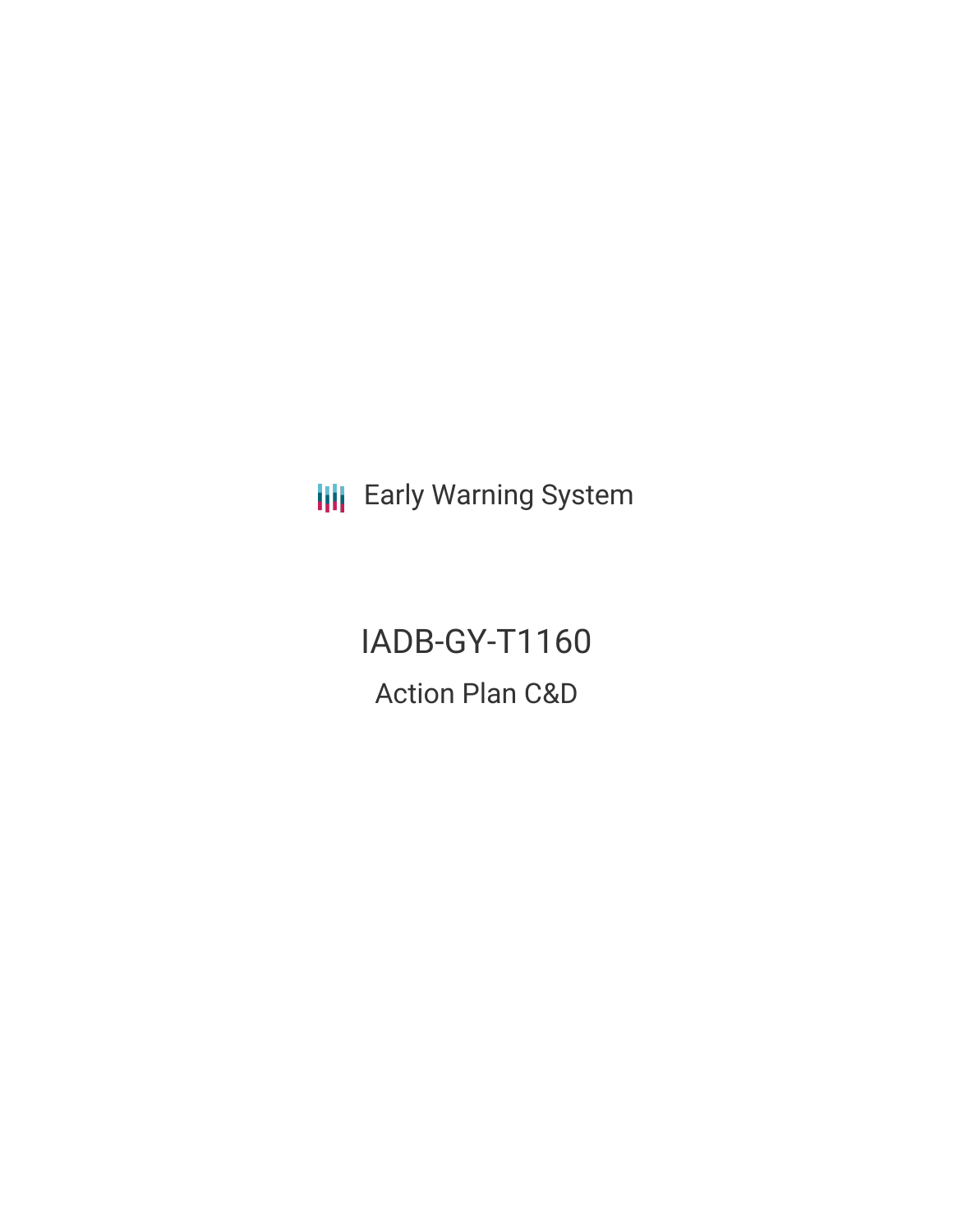## **Quick Facts**

| <b>Countries</b>               | Guyana                                 |
|--------------------------------|----------------------------------------|
| <b>Financial Institutions</b>  | Inter-American Development Bank (IADB) |
| <b>Status</b>                  | Active                                 |
| <b>Bank Risk Rating</b>        | U                                      |
| <b>Voting Date</b>             | 2019-01-02                             |
| <b>Borrower</b>                | Government of Guyana                   |
| <b>Sectors</b>                 | <b>Technical Cooperation</b>           |
| <b>Investment Type(s)</b>      | Grant                                  |
| <b>Investment Amount (USD)</b> | $$0.50$ million                        |
| <b>Project Cost (USD)</b>      | $$0.50$ million                        |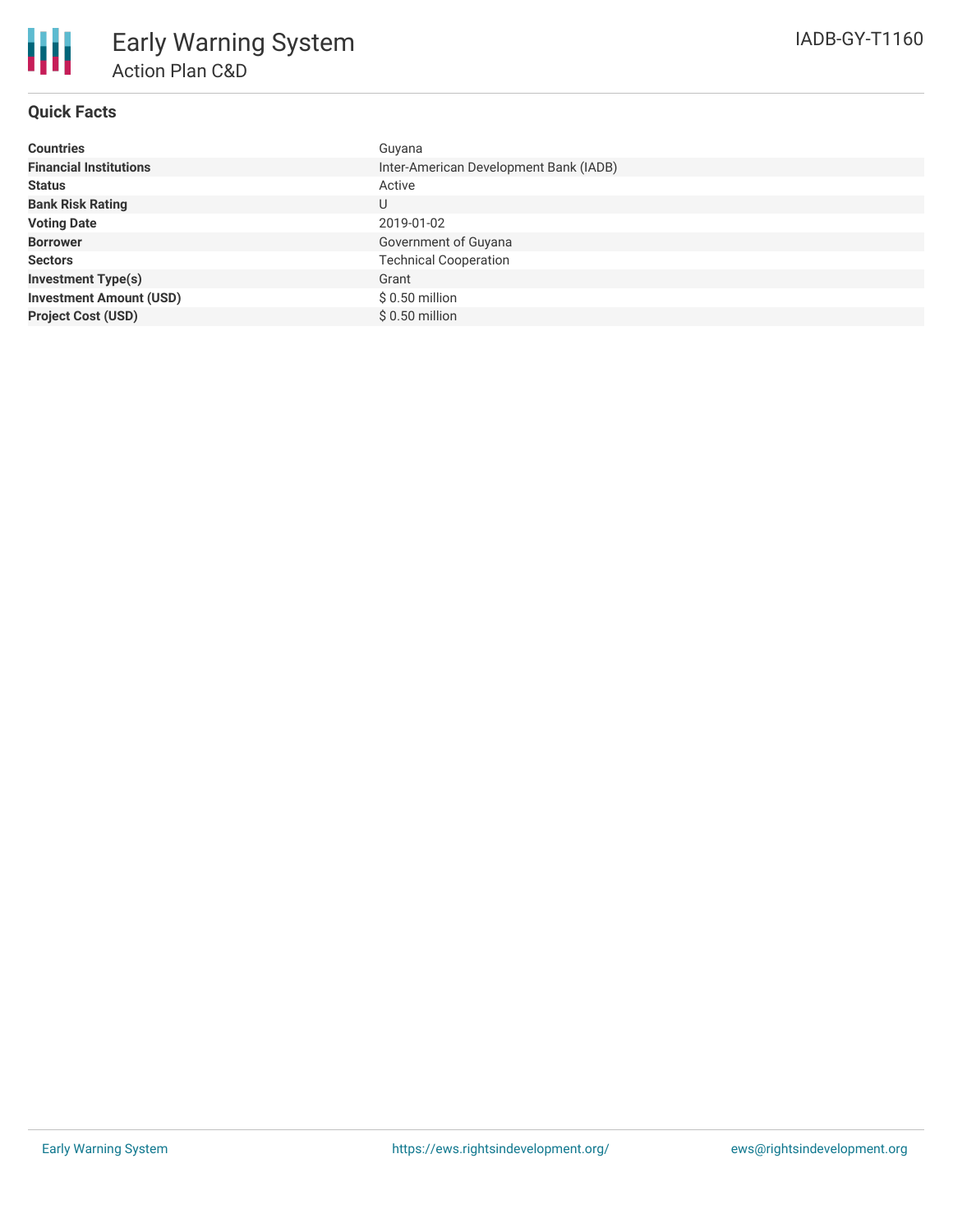## **Project Description**

Action Plan C&D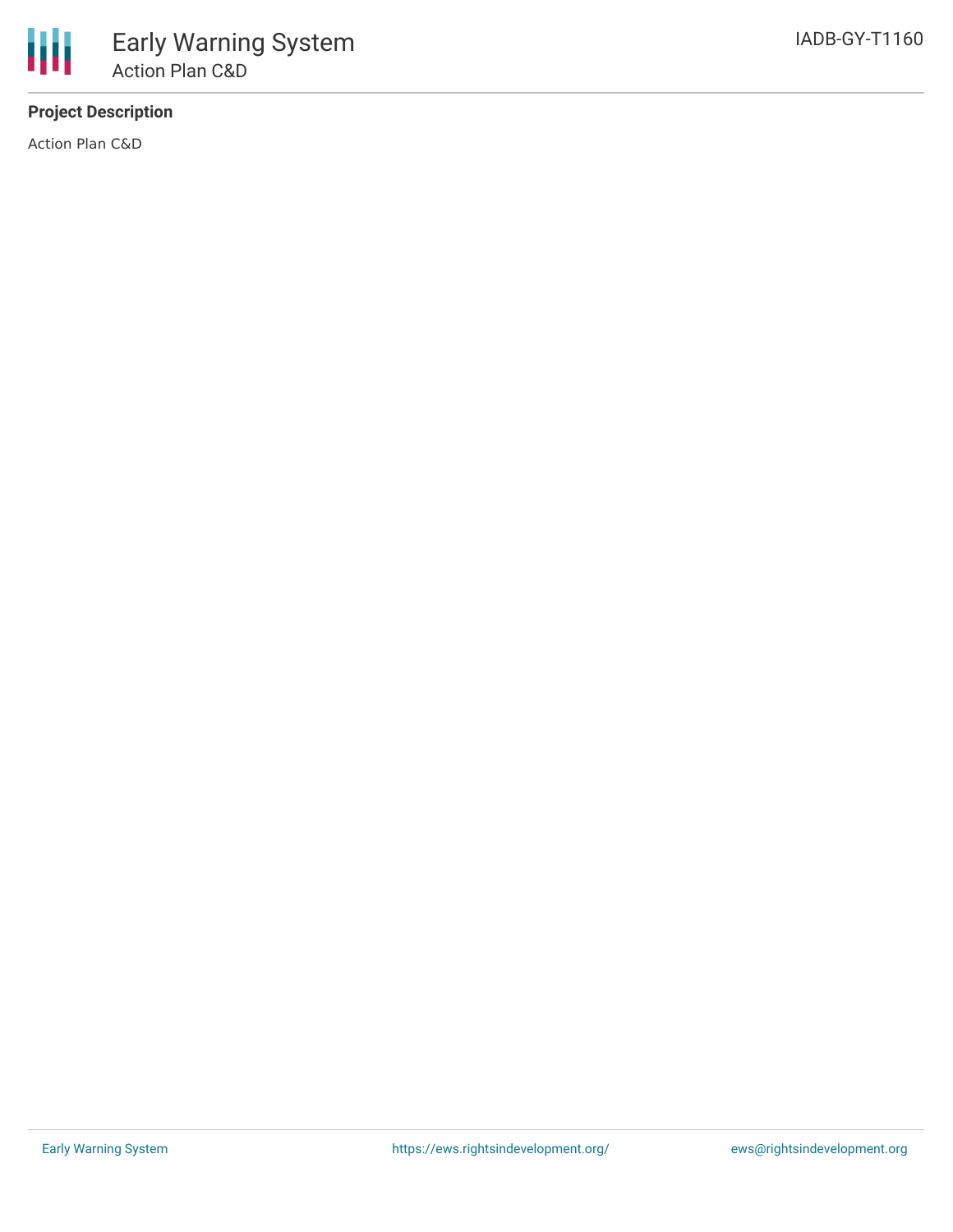• Inter-American Development Bank (IADB)